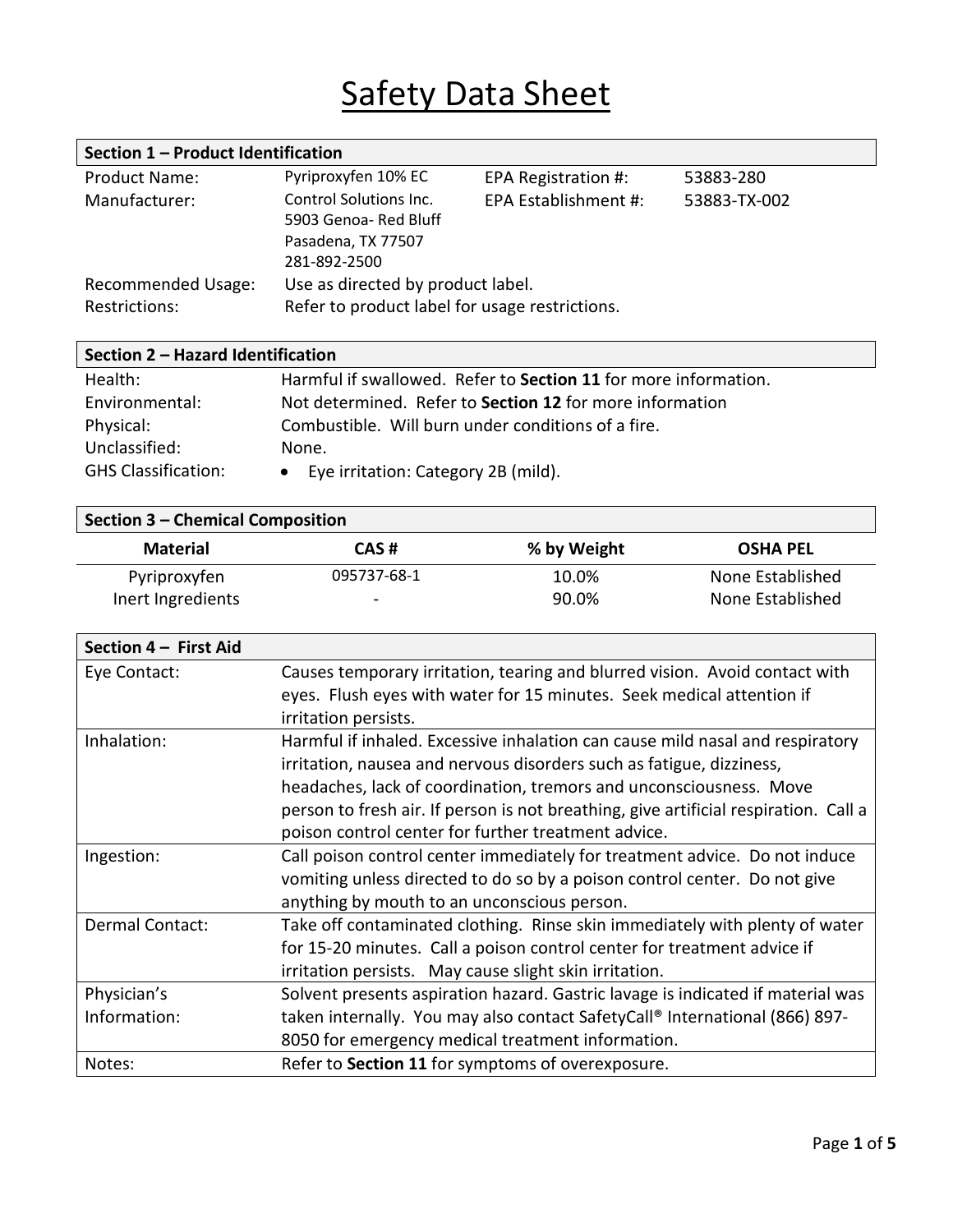| Section 5 - Firefighting Measures |                                                                                                                                                                                |  |
|-----------------------------------|--------------------------------------------------------------------------------------------------------------------------------------------------------------------------------|--|
| Flash Point:                      | >90°C (194°F)                                                                                                                                                                  |  |
| <b>Extinguishing Media:</b>       | Water fog, CO <sub>2</sub> , foam, dry chemical.                                                                                                                               |  |
| Procedures:                       | Treat as an oil fire. Use a full-faced self-contained breathing apparatus along<br>with full protective gear. Keep nearby containers and equipment cool with a<br>water spray. |  |
| Unusual Fire Hazards:             | Chemical fires have potential to emit hazardous decomposition products.<br>Refer to Section 10 for more information.                                                           |  |

### **Section 6 – Accidental Release Measures**

| Universal or oil-only absorbent pads, booms, vermiculite, or clay granules.   |
|-------------------------------------------------------------------------------|
| Dike or contain release, if possible, and if immediate response can prevent   |
| further damage or danger. Isolate and control access to the release area. Do  |
| not discharge into municipal wastewater or public storm drains. Eliminate     |
| runoff as much as possible.                                                   |
| Sweep contaminated absorbent material into suitable container. Seal           |
| container and dispose of all contaminated waste material in municipal land-   |
| fill or through licensed TSDF. Open dumping is prohibited. Not an RCRA        |
| hazardous waste.                                                              |
| Report all major spills and uncontrolled releases to proper local, state, and |
| federal agencies.                                                             |
| Chemtrec: 1-800-424-9300                                                      |
|                                                                               |

## **Section 7 – Handling and Storage Instructions**

| <b>Storage Conditions:</b> | Store upright at room temperature. Avoid exposure to extreme                                                                                                                                                          |
|----------------------------|-----------------------------------------------------------------------------------------------------------------------------------------------------------------------------------------------------------------------|
|                            | temperatures. Do not store near heat or open flame. Store away from                                                                                                                                                   |
|                            | foodstuffs, feed, and children.                                                                                                                                                                                       |
| <b>Special Handling</b>    | Avoid dermal contact. Take precautions to avoid damaging containers.                                                                                                                                                  |
| Considerations:            | Avoid cross contamination. Always wash hands thoroughly after handling<br>pesticides and before eating, drinking, or smoking. Clean water should be<br>available to rinse eyes and skin in case of chemical exposure. |

| Section 8 - Engineering Controls and Protective Equipment |                                                                                                                                     |  |
|-----------------------------------------------------------|-------------------------------------------------------------------------------------------------------------------------------------|--|
| <b>Engineering Controls:</b>                              | Use only in adequately ventilated areas.                                                                                            |  |
| Eye Protection:                                           | Avoid contact. ANSI approved safety glasses with side shields are<br>recommended.                                                   |  |
| <b>Respiratory Protection:</b>                            | None likely to be needed. Wear a NIOSH approved organic vapor respirator<br>in absence of proper mechanical ventilation.            |  |
| <b>Dermal Protection:</b><br><b>Other Precautions:</b>    | Avoid contact. Chemical resistant gloves are recommended.<br>Wash thoroughly after handling. Remove and wash clothing before reuse. |  |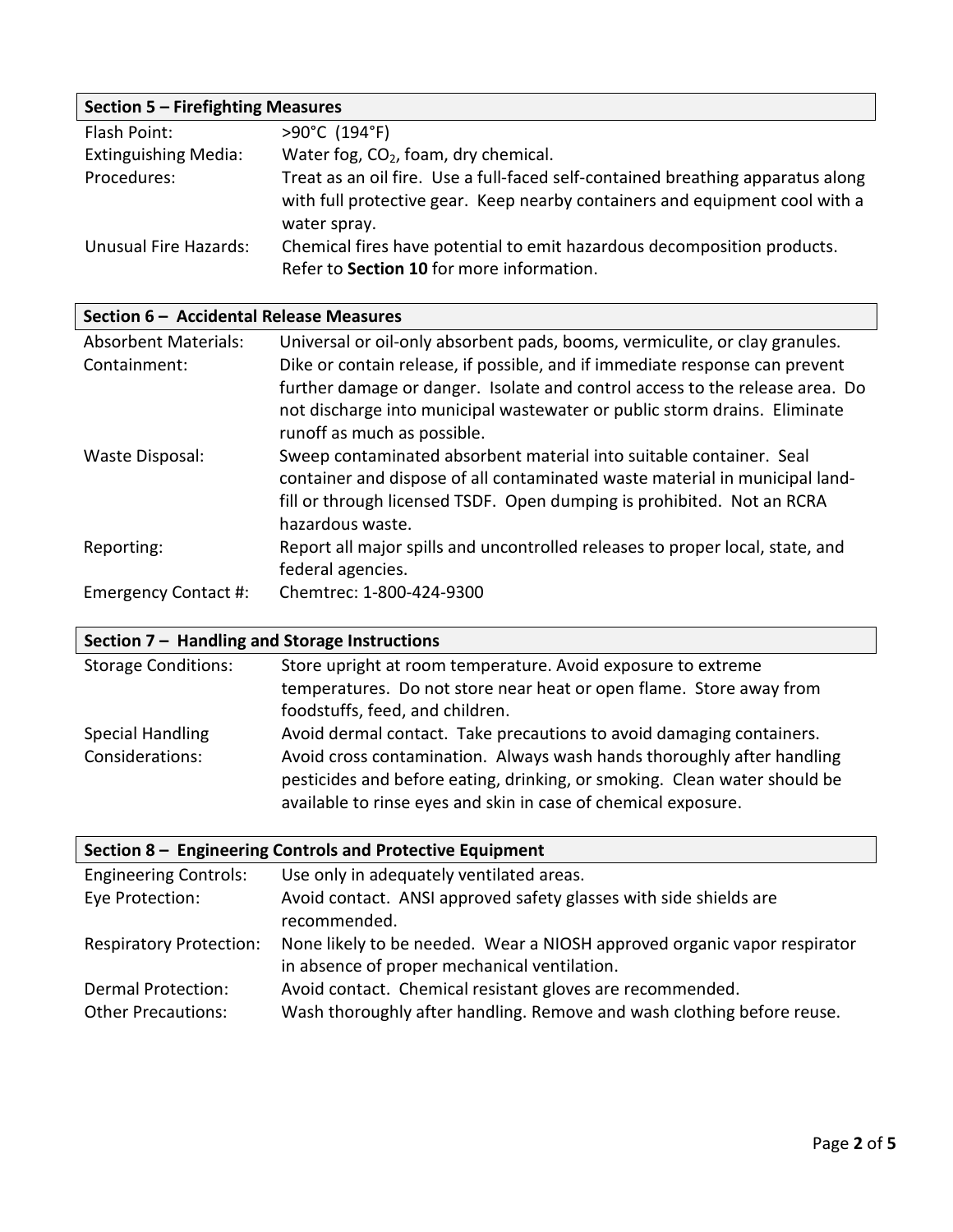#### **Section 9 – Physical and Chemical Properties**

| Odor:                  | Mild sweet odor.          | Melting Point:           | Not established.    |
|------------------------|---------------------------|--------------------------|---------------------|
| <b>Physical State:</b> | Liquid.                   | Flash Point:             | See Section 10.     |
| Color:                 | Clear, amber.             | <b>Specific Gravity:</b> | $0.9311$ g/ml       |
| <b>Bulk Density:</b>   | See specific gravity.     | pH:                      | 5.3                 |
| Vapor Pressure:        | Not established.          | Water Solubility:        | Disperses in water. |
| Viscosity:             | 18 cps @ $21.5^{\circ}$ C | Refractive Index:        | Not established.    |

### **Section 10 – Stability and Reactivity**

| Flash Point:                     | >90°C (194°F)                                                        |
|----------------------------------|----------------------------------------------------------------------|
| Lower Flammability Limit:        | Not established.                                                     |
| <b>Upper Flammability Limit:</b> | Not established.                                                     |
| Hazardous Polymerization:        | Will not occur.                                                      |
| <b>Decomposition Products:</b>   | May release irritating and toxic gases due to thermal decomposition. |
|                                  | Products of combustion include cyanide, CO, and CO <sub>2</sub> .    |
| <b>Conditions to Avoid:</b>      | Stable under normal storage conditions. Avoid exposure to extreme    |
|                                  | temperatures.                                                        |
| Incompatible Materials:          | Strong oxidizers, acids, and alkalis.                                |

### **Section 11 – Toxicity and Symptoms of Overexposure**

| Routes of Exposure:          | Dermal, eye, inhalation, ingestion.                     |                                                                             |       |
|------------------------------|---------------------------------------------------------|-----------------------------------------------------------------------------|-------|
| <b>Skin Contact:</b>         | Non-irritating.                                         |                                                                             |       |
| Eye Contact:                 | Conjunctival irritation. Symptoms reversible in 7 days. |                                                                             |       |
| Ingestion:                   |                                                         | Ingestion may induce neurotoxic symptoms including diarrhea, salivation,    |       |
|                              |                                                         | tremors, convulsions, hyperactivity and hypersensitivity to touch or sound. |       |
| Inhalation:                  | May cause nasal or respiratory irritation.              |                                                                             |       |
| Oral $LD_{50}$ :             | $= 5.04$ g/kg                                           |                                                                             |       |
| Dermal $LD_{50}$ :           | $> 2.0$ g/kg                                            |                                                                             |       |
| Inhalation $LC_{50}$ :       | $> 11.07$ mg/L                                          |                                                                             |       |
| Carcinogenicity:             | IARC: Group 3 (not carcinogenic)                        |                                                                             |       |
| <b>Reproductive Effects:</b> | None.                                                   |                                                                             |       |
| Teratogenicity:              | None.                                                   | Mutagenicity:                                                               | None. |
| Embryo toxicity:             | None.                                                   | <b>Other Chronic Effects:</b>                                               | None. |
|                              |                                                         |                                                                             |       |

### **Section 12 – Ecological Data\***

| Aquatic:            | Not available.                                                          |
|---------------------|-------------------------------------------------------------------------|
| Avian:              | Not available.                                                          |
| Bioaccumulation:    | Not available.                                                          |
| Environmental Fate: | Not available.                                                          |
| Summary:            | Care should be taken to avoid contamination of the aquatic environment. |
|                     |                                                                         |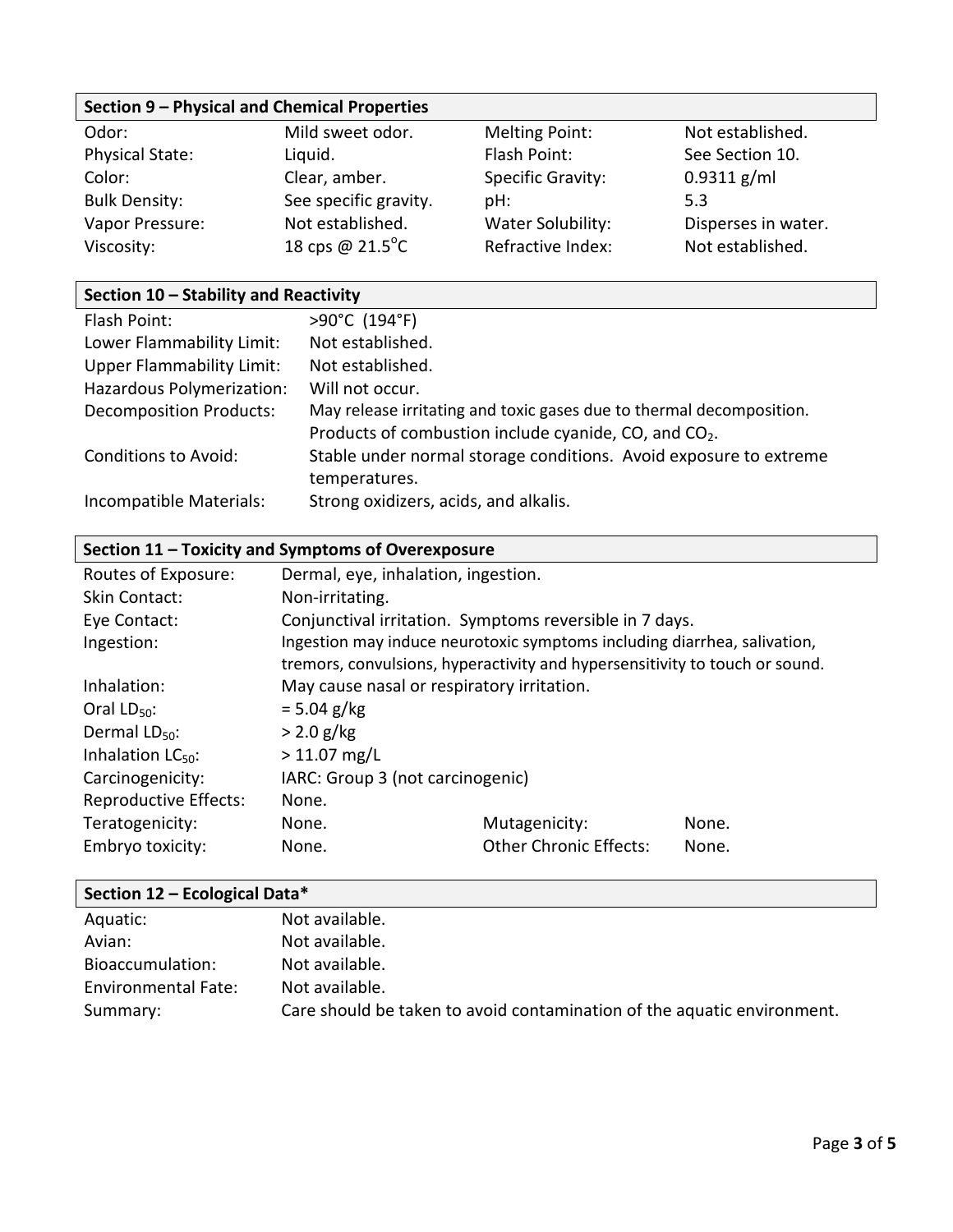| Section 13 - Disposal Considerations* |                                                                                                                                                                                                                                                                                                                                                                                                                                                                                                                                                                                                                                                                                                                                                                                                                                                                                                                                                                                                                                                                                                                                                                                                                                                                                                                                                                                                                                                                                                                                                                                                                                                                                                                                                                                                                                                                                                                                                                                                                                                                                                                  |  |
|---------------------------------------|------------------------------------------------------------------------------------------------------------------------------------------------------------------------------------------------------------------------------------------------------------------------------------------------------------------------------------------------------------------------------------------------------------------------------------------------------------------------------------------------------------------------------------------------------------------------------------------------------------------------------------------------------------------------------------------------------------------------------------------------------------------------------------------------------------------------------------------------------------------------------------------------------------------------------------------------------------------------------------------------------------------------------------------------------------------------------------------------------------------------------------------------------------------------------------------------------------------------------------------------------------------------------------------------------------------------------------------------------------------------------------------------------------------------------------------------------------------------------------------------------------------------------------------------------------------------------------------------------------------------------------------------------------------------------------------------------------------------------------------------------------------------------------------------------------------------------------------------------------------------------------------------------------------------------------------------------------------------------------------------------------------------------------------------------------------------------------------------------------------|--|
| Pesticide Disposal:                   | Pesticide, spray mixture or rinse water that cannot be used according to                                                                                                                                                                                                                                                                                                                                                                                                                                                                                                                                                                                                                                                                                                                                                                                                                                                                                                                                                                                                                                                                                                                                                                                                                                                                                                                                                                                                                                                                                                                                                                                                                                                                                                                                                                                                                                                                                                                                                                                                                                         |  |
|                                       | label instructions must be disposed of at or by an approved waste disposal                                                                                                                                                                                                                                                                                                                                                                                                                                                                                                                                                                                                                                                                                                                                                                                                                                                                                                                                                                                                                                                                                                                                                                                                                                                                                                                                                                                                                                                                                                                                                                                                                                                                                                                                                                                                                                                                                                                                                                                                                                       |  |
|                                       | facility. <sup>[7]</sup>                                                                                                                                                                                                                                                                                                                                                                                                                                                                                                                                                                                                                                                                                                                                                                                                                                                                                                                                                                                                                                                                                                                                                                                                                                                                                                                                                                                                                                                                                                                                                                                                                                                                                                                                                                                                                                                                                                                                                                                                                                                                                         |  |
| <b>Container Disposal:</b>            | For Containers equal to or less than 5 Gallons : Nonrefillable container. Do not reuse or refill<br>this container. Clean container promptly after emptying. Triple rinse as follows: Empty the<br>remaining contents into application equipment or a mix tank and drain for 10 seconds after<br>the flow begins to drip. Fill the container % full with water and recap. Shake for 10 seconds.<br>Pour rinsate into application equipment or a mix tank or store rinsate for later use or<br>disposal. Drain for 10 seconds after the flow begins to drip. Repeat this procedure two more<br>times. Offer for recycling if available. If recycling is not available: then dispose of container<br>in a sanitary landfill or, if allowed by State and local authorities, by burning. If burned, stay<br>out of smoke.<br>For Containers greater than 5 Gallons: Nonrefillable container. Do not reuse or refill this<br>container. Clean container promptly after emptying. Triple rinse as follows: Empty the<br>remaining contents into application equipment or a mix tank. Fill the container 1/4 full with<br>water. Replace and tighten closures. Tip container on its side and roll it back and forth,<br>ensuring at least one complete revolution, for 30 seconds. Stand the container on its end<br>and tip it back and forth several times. Turn the container over onto its other end and tip it<br>back and forth several times. Empty the rinsate into application equipment or a mix tank or<br>store rinsate for later use or disposal. Repeat this procedure two more times. Offer for<br>recycling if available. If recycling is not available: then dispose of container in a sanitary<br>landfill or, if allowed by State and local authorities, by burning. If burned, stay out of smoke.<br>For Bulk containers: (Refillable Container) Refill this container with pesticides only. Do not<br>reuse this container for any other purpose. Cleaning the container before final disposal is<br>the responsibility of the person disposing of the container. Cleaning before refilling is the |  |
|                                       | responsibility of the re-filler. To clean the container before final disposal, empty the<br>remaining contents from this container into application equipment or mix tank. Fill the                                                                                                                                                                                                                                                                                                                                                                                                                                                                                                                                                                                                                                                                                                                                                                                                                                                                                                                                                                                                                                                                                                                                                                                                                                                                                                                                                                                                                                                                                                                                                                                                                                                                                                                                                                                                                                                                                                                              |  |
|                                       | container about 10 percent full with water. Agitate vigorously or re-circulate water with the                                                                                                                                                                                                                                                                                                                                                                                                                                                                                                                                                                                                                                                                                                                                                                                                                                                                                                                                                                                                                                                                                                                                                                                                                                                                                                                                                                                                                                                                                                                                                                                                                                                                                                                                                                                                                                                                                                                                                                                                                    |  |
|                                       | pump for 2 minutes. Pour or pump rinsate into application equipment or rinsate collection<br>system. Repeat this procedure two more times.                                                                                                                                                                                                                                                                                                                                                                                                                                                                                                                                                                                                                                                                                                                                                                                                                                                                                                                                                                                                                                                                                                                                                                                                                                                                                                                                                                                                                                                                                                                                                                                                                                                                                                                                                                                                                                                                                                                                                                       |  |

| Section $14$ – Transportation* |                |  |
|--------------------------------|----------------|--|
| DOT:                           | Not regulated. |  |
| IATA:                          | Not regulated. |  |
| IMDG:                          | Not regulated. |  |